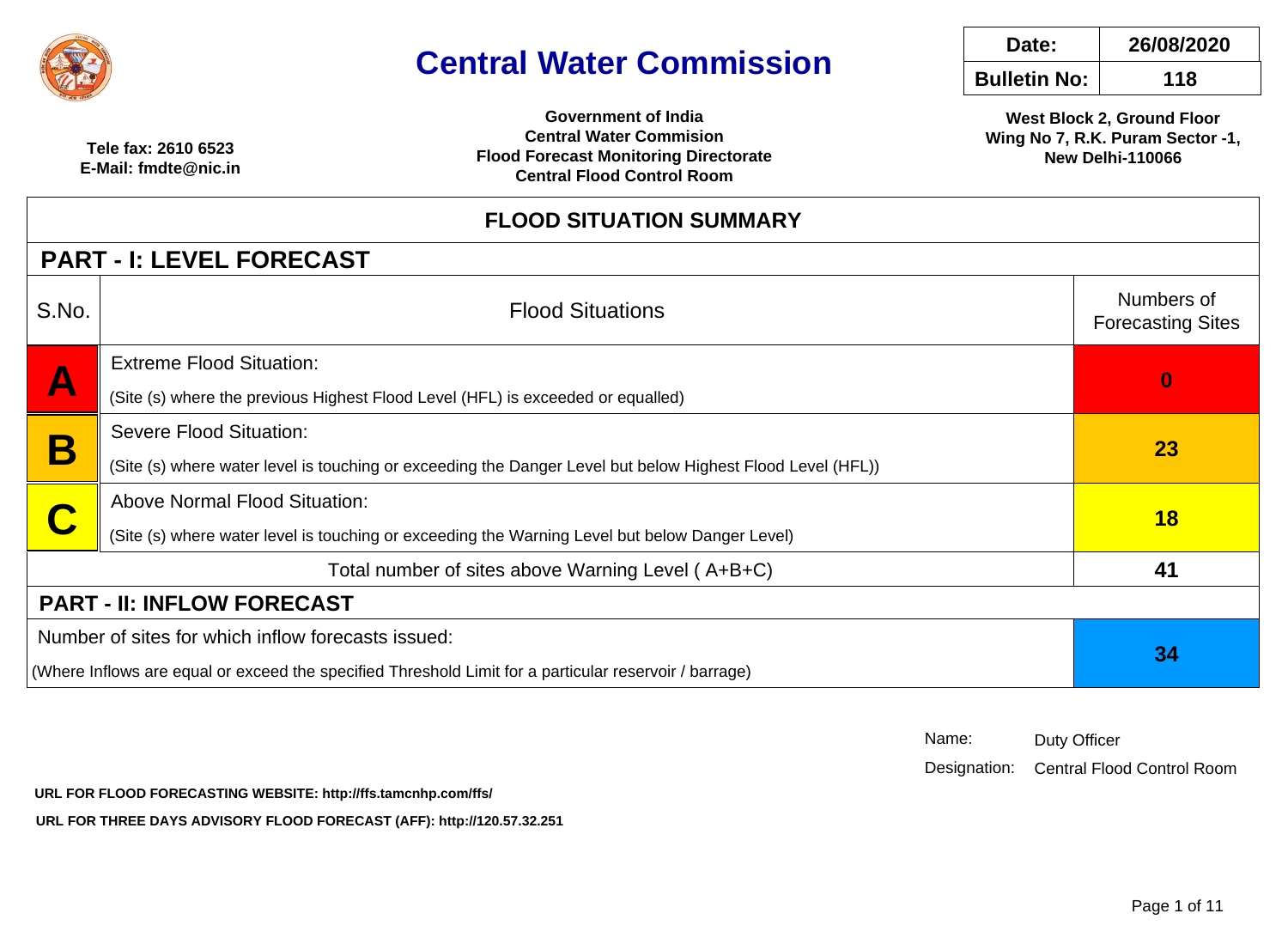

## **Central Water Commission** Date :26/08/2020

PART-I: DAILY WATER LEVELS AND FORECASTS FOR LEVEL FORECAST SITES

**Extreme Flood Situations :** 

| Sites where the previous Highest Flood Level (HFL) is equalled or exceeded |                                                |                         |               |                    |              |               |  |  |  |
|----------------------------------------------------------------------------|------------------------------------------------|-------------------------|---------------|--------------------|--------------|---------------|--|--|--|
|                                                                            | <b>Actual level</b><br><b>Forecasted Level</b> |                         |               |                    |              |               |  |  |  |
| <b>River</b>                                                               | <b>District</b>                                | <b>Warning</b><br>Level | <b>Danger</b> | flood<br>Level (m) | <b>Trend</b> | <b>Trend</b>  |  |  |  |
| <b>Station</b>                                                             | <b>State</b>                                   | (m)                     | Level<br>(m)  | <b>Date</b>        | <b>Time</b>  | Date and Time |  |  |  |

**No station is flowing in Extreme Flood Situation**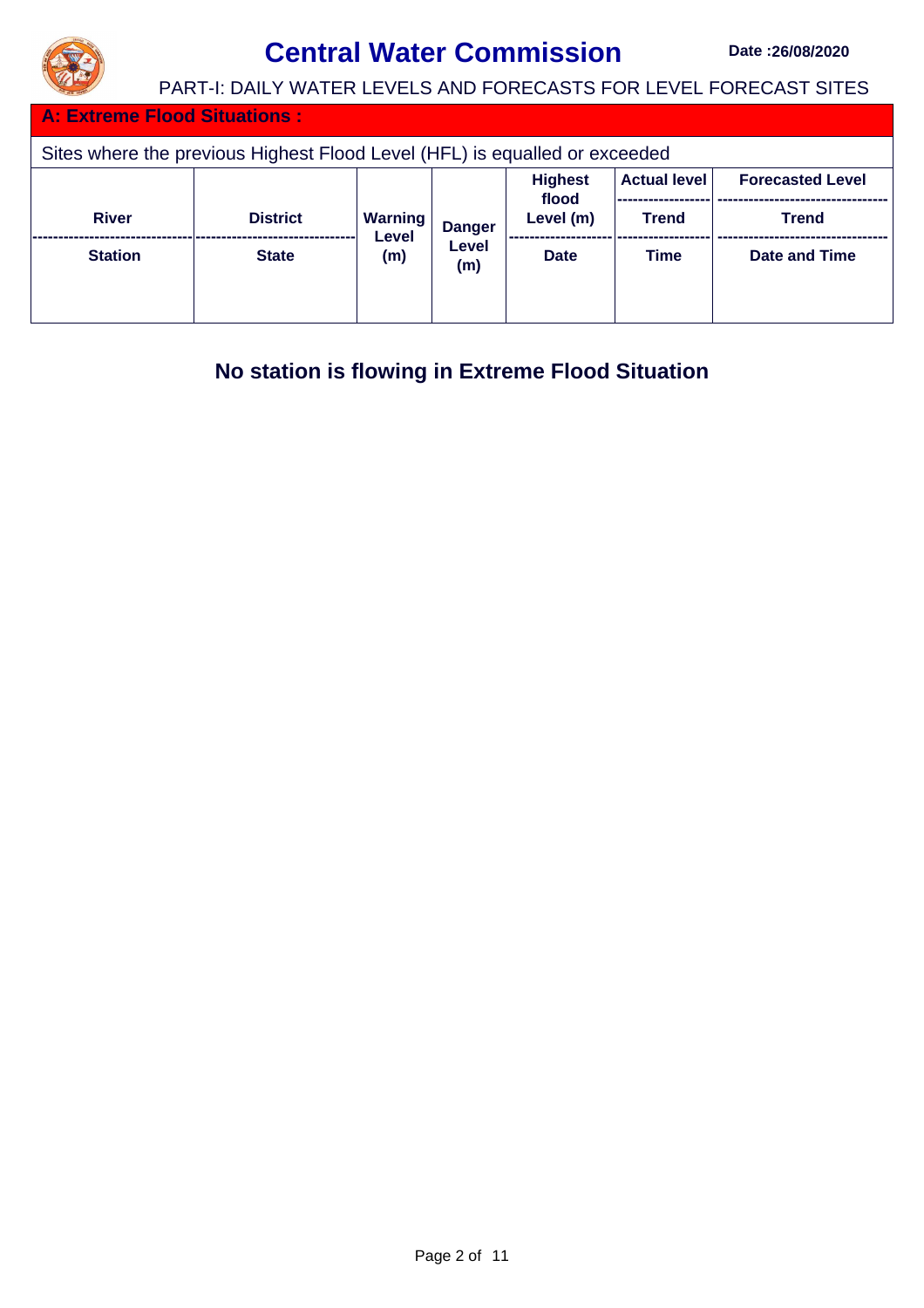

# **Central Water Commission** Date :26/08/2020

#### PART-I: DAILY WATER LEVELS AND FORECASTS FOR LEVEL FORECAST SITES

#### **B: Severe Flood Situations :**

| (Site (s) where water level is equalled or exceeded Danger Level but below Highest Flood |                    |                         |                     |                         |              |                      |  |  |
|------------------------------------------------------------------------------------------|--------------------|-------------------------|---------------------|-------------------------|--------------|----------------------|--|--|
|                                                                                          |                    | <b>Highest</b>          | <b>Actual level</b> | <b>Forecasted Level</b> |              |                      |  |  |
| <b>River</b>                                                                             | <b>District</b>    | <b>Warning</b><br>Level | <b>Danger</b>       | flood<br>Level (m)      | <b>Trend</b> | <b>Trend</b>         |  |  |
| <b>Station</b>                                                                           | <b>State</b>       | (m)                     | Level<br>(m)        | <b>Date</b>             | <b>Time</b>  | <b>Date and Time</b> |  |  |
|                                                                                          |                    |                         |                     |                         |              |                      |  |  |
| Brahmaputra                                                                              | <b>JORHAT</b>      | 84.04                   | 85.04               | 87.37                   | 85.05        | 84.94                |  |  |
| Neamatighat                                                                              | Assam              |                         |                     | 1991-07-11              | Falling      | Falling              |  |  |
|                                                                                          |                    |                         |                     |                         | 13:00        | 27/08/2020 09:00:00  |  |  |
| Kosi                                                                                     | <b>KHAGARIA</b>    | 32.85                   | 33.85               | 36.4                    | 35.17        | 35.17                |  |  |
| <b>Baltara</b>                                                                           | <b>Bihar</b>       |                         |                     | 1987-08-15              | Steady       | Steady               |  |  |
|                                                                                          |                    |                         |                     |                         | 13:00        | 27/08/2020 06:00:00  |  |  |
| Bagmati                                                                                  | <b>MUZAFFARPUR</b> | 47.68                   | 48.68               | 50.01                   | 49.14        | 48.95                |  |  |
| Benibad                                                                                  | <b>Bihar</b>       |                         |                     | 2004-07-12              | Falling      | Falling              |  |  |
|                                                                                          |                    |                         |                     |                         | 13:00        | 27/08/2020 06:00:00  |  |  |
| Ghagra                                                                                   | <b>SIWAN</b>       | 59.82                   |                     | 61.74                   | 60.94        | 60.8                 |  |  |
| Darauli                                                                                  | <b>Bihar</b>       |                         | 60.82               | 1998-08-29              | Falling      | Falling              |  |  |
|                                                                                          |                    |                         |                     |                         | 14:00        | 27/08/2020 08:00:00  |  |  |
| Gandak                                                                                   | <b>GOPALGANJ</b>   | 61.22                   | 62.22               | 64.1                    | 62.5         | 62.45                |  |  |
| Dumariaghat                                                                              | <b>Bihar</b>       |                         |                     | 2017-08-17              | Steady       | Falling              |  |  |
|                                                                                          |                    |                         |                     |                         | 13:00        | 27/08/2020 06:00:00  |  |  |
| Adhwara                                                                                  | DARBHANGA          |                         |                     | 49.52                   | 47.26        | 47.2                 |  |  |
| Ekmighat                                                                                 | <b>Bihar</b>       | 45.94                   | 46.94               | 2004-07-12              | Steady       | Falling              |  |  |
|                                                                                          |                    |                         |                     |                         | 13:00        | 27/08/2020 06:00:00  |  |  |
| Ganga                                                                                    | <b>PATNA</b>       |                         |                     | 50.52                   | 48.79        | 48.79                |  |  |
| Gandhighat                                                                               | <b>Bihar</b>       | 47.6                    | 48.6                | 2016-08-21              | Steady       | Rising               |  |  |
|                                                                                          |                    |                         |                     |                         | 14:00        | 27/08/2020 08:00:00  |  |  |
| Ghagra                                                                                   | <b>SIWAN</b>       |                         |                     | 58.01                   | 57.31        | 57.2                 |  |  |
| Gangpur Siswan                                                                           | <b>Bihar</b>       | 56.04                   | 57.04               | 1983-09-18              | Falling      | Falling              |  |  |
|                                                                                          |                    |                         |                     |                         | 14:00        | 27/08/2020 04:00:00  |  |  |
| Ganga                                                                                    | <b>PATNA</b>       |                         |                     | 43.17                   | 42.05        | 42.12                |  |  |
| Hathidah                                                                                 | <b>Bihar</b>       | 40.76                   | 41.76               | 2016-08-21              | Steady       | Rising               |  |  |
|                                                                                          |                    |                         |                     |                         | 14:00        | 27/08/2020 08:00:00  |  |  |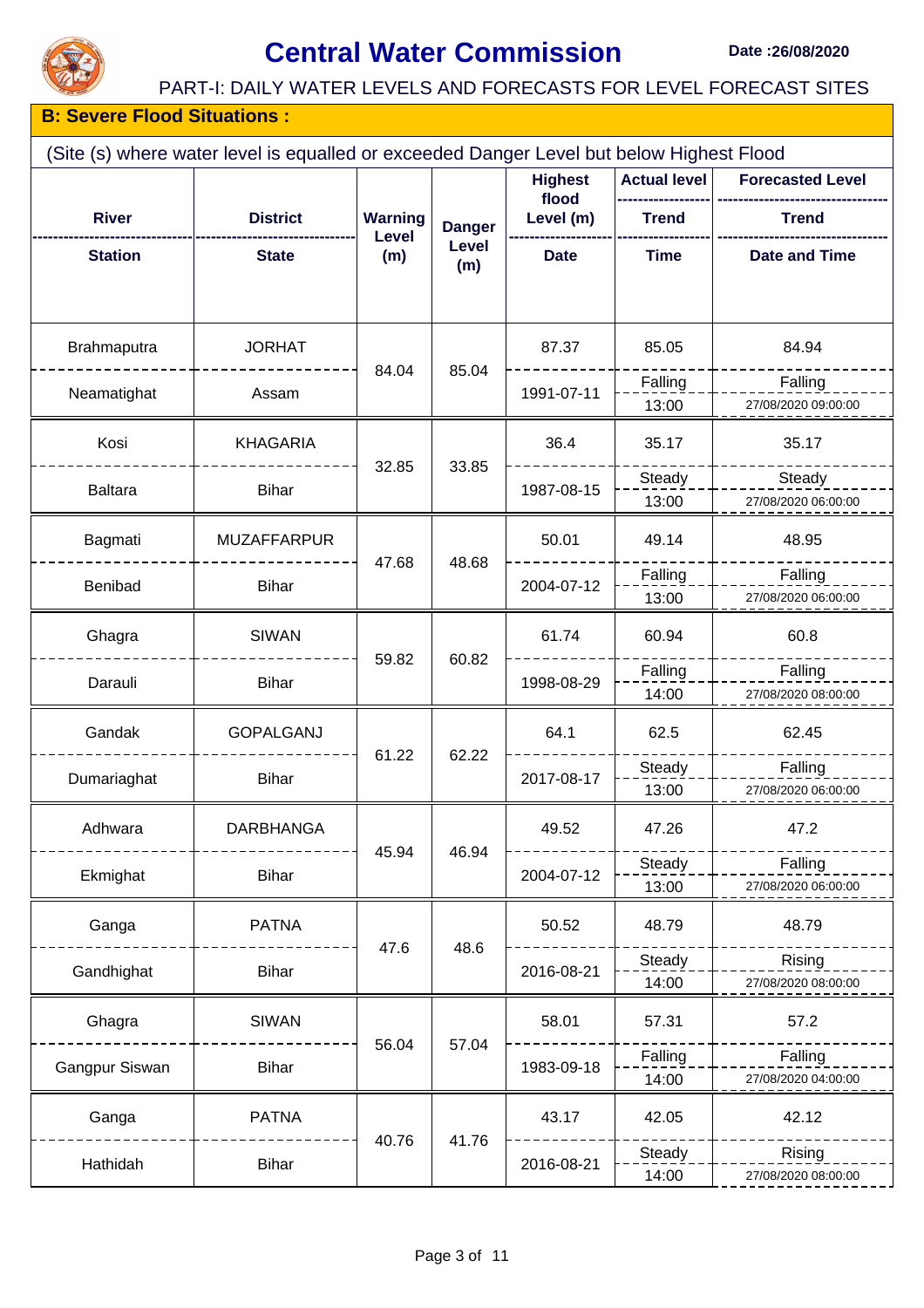|                     |                   |                         |               | <b>Highest</b><br>flood | <b>Actual level</b> | <b>Forecasted Level</b> |
|---------------------|-------------------|-------------------------|---------------|-------------------------|---------------------|-------------------------|
| <b>River</b>        | <b>District</b>   | <b>Warning</b><br>Level | <b>Danger</b> | Level (m)               | <b>Trend</b>        | <b>Trend</b>            |
| <b>Station</b>      | <b>State</b>      | (m)                     | Level<br>(m)  | <b>Date</b>             | <b>Time</b>         | <b>Date and Time</b>    |
|                     |                   |                         |               |                         |                     |                         |
| Bagmati             | <b>DARBHANGA</b>  | 44.72                   | 45.72         | 48.96                   | 46.28               | 46.2                    |
| Hayaghat            | <b>Bihar</b>      |                         |               | 1987-08-14              | Steady              | Falling                 |
|                     |                   |                         |               |                         | 13:00               | 27/08/2020 06:00:00     |
| Ganga               | <b>BHAGALPUR</b>  | 30.09                   | 31.09         | 32.87                   | 31.36               | 31.3                    |
| Kahalgaon (Colgong) | <b>Bihar</b>      |                         |               | 2003-09-17              | Steady              | Steady                  |
|                     |                   |                         |               |                         | 13:00               | 27/08/2020 22:00:00     |
| <b>Burhi Gandak</b> | <b>KHAGARIA</b>   | 35.58                   | 36.58         | 39.22                   | 37.56               | 37.52                   |
| Khagaria            | <b>Bihar</b>      |                         |               | 1976-08-16              | Steady              | Rising                  |
|                     |                   |                         |               |                         | 13:00               | 27/08/2020 06:00:00     |
| Kosi                | <b>KATIHAR</b>    | 29.0                    | 30.0          | 32.1                    | 30.38               | 30.38                   |
| Kursela             | <b>Bihar</b>      |                         |               | 1982-09-07              | Steady              | Steady                  |
|                     |                   |                         |               |                         | 13:00               | 27/08/2020 06:00:00     |
| <b>Burhi Gandak</b> | <b>SAMASTIPUR</b> | 41.63                   | 42.63         | 46.35                   | 43.5                | 42.9                    |
| Rosera              | <b>Bihar</b>      |                         |               | 1987-08-16              | Falling             | Falling                 |
|                     |                   |                         |               |                         | 13:00               | 27/08/2020 10:00:00     |
| Bagmati             | <b>SITAMARHI</b>  | 52.73                   | 53.73         | 58.15                   | 54.05               | 53.9                    |
| Runisaidpur         | <b>Bihar</b>      |                         |               | 2017-08-14              | Falling             | Falling                 |
|                     |                   |                         |               |                         | 13:00               | 27/08/2020 06:00:00     |
| Ganga               | Sahebganj         | 26.25                   | 27.25         | 30.91                   | 28.27               | 28.19                   |
| Sahibganj           | Jharkhand         |                         |               | 1998-08-20              | Falling             | Steady                  |
|                     |                   |                         |               |                         | 13:00               | 27/08/2020 06:00:00     |
| Baitarani           | <b>BHADRAK</b>    | 17.83                   | 17.83         | 21.95                   | 18.3                | 18.75                   |
| Akhuapada           | Odisha            |                         |               | 1960-08-16              | Rising              | Rising                  |
|                     |                   |                         |               |                         | 13:00               | 27/08/2020 00:00:00     |
| Baitarani           | <b>KENDUJHAR</b>  | 37.44                   | 38.36         | 41.35                   | 39.65               | 40.15                   |
| Anandapur           | Odisha            |                         |               | 2011-09-23              | Rising              | Rising                  |
|                     |                   |                         |               |                         | 13:00               | 26/08/2020 18:00:00     |
| Subarnarekha        | Baleshwar         |                         |               | 6.8                     | 6.54                | 6.5                     |
| Mathani Road Bridge | Odisha            | 5.5                     | 5.5           |                         | Rising              | Steady                  |
|                     |                   |                         |               |                         | 13:00               | 26/08/2020 17:00:00     |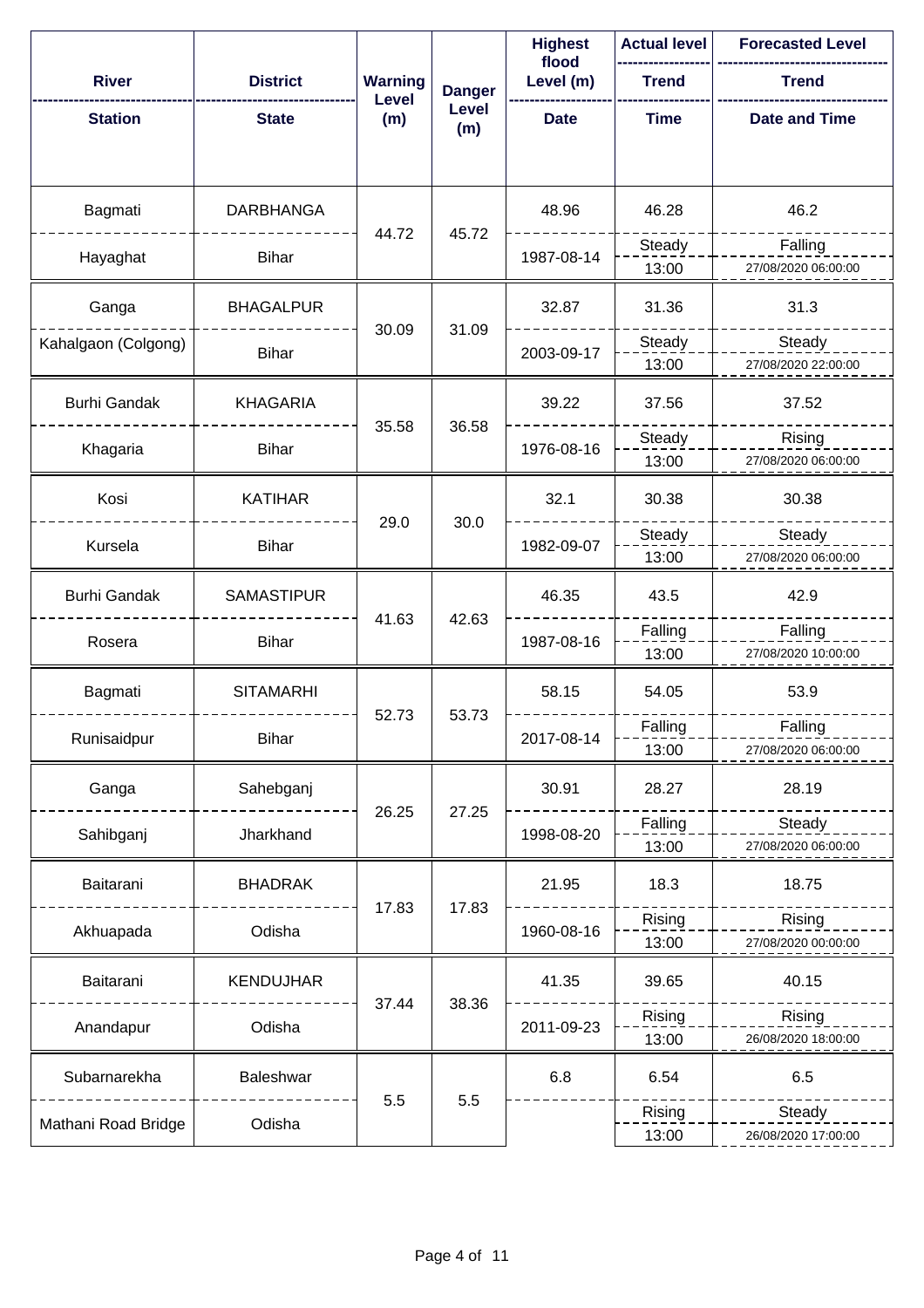|                |                      |                         |               | <b>Highest</b><br>flood | <b>Actual level</b> | <b>Forecasted Level</b> |
|----------------|----------------------|-------------------------|---------------|-------------------------|---------------------|-------------------------|
| <b>River</b>   | <b>District</b>      | <b>Warning</b><br>Level | <b>Danger</b> | Level (m)               | <b>Trend</b>        | <b>Trend</b>            |
| <b>Station</b> | <b>State</b>         | (m)                     | Level<br>(m)  | <b>Date</b>             | <b>Time</b>         | <b>Date and Time</b>    |
| Ghagra         | <b>FAIZABAD</b>      | 91.73                   |               | 94.01                   | 92.75               | 92.65                   |
| Ayodhya        | <b>Uttar Pradesh</b> |                         | 92.73         | 2009-10-11              | Falling             | Falling                 |
|                |                      |                         |               |                         | 13:00               | 27/08/2020 08:00:00     |
| Ganga          | <b>BUDAUN</b>        | 161.0                   | 162.0         | 162.79                  | 162.31              | 162.25                  |
| Kachhlabridge  | <b>Uttar Pradesh</b> |                         |               | 2010-09-24              | Steady              | Falling                 |
|                |                      |                         |               |                         | 14:00               | 27/08/2020 08:00:00     |
| Ghagra         | <b>BALLIA</b>        | 63.01                   | 64.01         | 66.0                    | 64.55               | 64.45                   |
| Turtipar       | <b>Uttar Pradesh</b> |                         |               | 1998-08-28              | Falling             | Falling                 |
|                |                      |                         |               |                         | 13:00               | 27/08/2020 08:00:00     |
| Ganga          | <b>MURSHIDABAD</b>   | 21.25                   | 22.25         | 25.14                   | 22.88               | 22.86                   |
| Farakka(FF)    | West Bengal          |                         |               | 1998-09-07              | Steady              | Falling                 |
|                |                      |                         |               |                         | 13:00               | 27/08/2020 20:00:00     |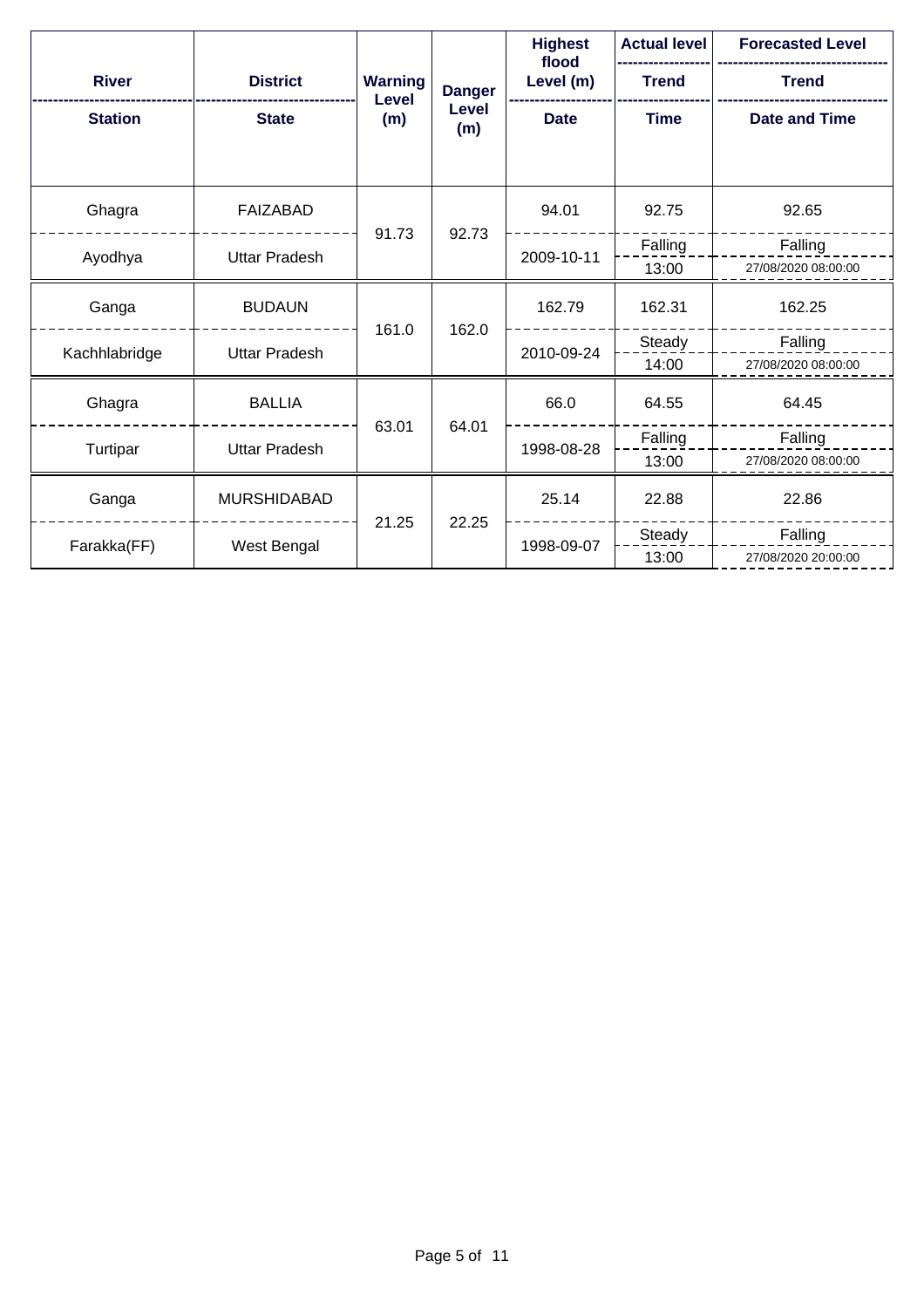

## **Central Water Commission** Date :26/08/2020

#### PART-I: DAILY WATER LEVELS AND FORECASTS FOR LEVEL FORECAST SITES

| <b>C: Above Normal Flood Situations:</b>                                              |                  |                         |                         |                     |                         |                      |  |  |  |  |
|---------------------------------------------------------------------------------------|------------------|-------------------------|-------------------------|---------------------|-------------------------|----------------------|--|--|--|--|
| Site (s) where water level is equalled or exceeded Warning Level but Less than Danger |                  |                         |                         |                     |                         |                      |  |  |  |  |
|                                                                                       |                  |                         | <b>Highest</b><br>flood | <b>Actual level</b> | <b>Forecasted Level</b> |                      |  |  |  |  |
| <b>River</b>                                                                          | <b>District</b>  | <b>Warning</b><br>Level | <b>Danger</b>           | Level (m)           | <b>Trend</b>            | <b>Trend</b>         |  |  |  |  |
| <b>Station</b>                                                                        | <b>State</b>     | (m)                     | Level<br>(m)            | <b>Date</b>         | <b>Time</b>             | <b>Date and Time</b> |  |  |  |  |
| Beki                                                                                  | <b>BARPETA</b>   | 44.1                    | 45.1                    | 46.2                | 44.42                   | 44.45                |  |  |  |  |
| Beki Road bridge                                                                      | Assam            |                         |                         | 2000-08-04          | Steady                  | Rising               |  |  |  |  |
|                                                                                       |                  |                         |                         |                     | 13:00                   | 26/08/2020 18:00:00  |  |  |  |  |
| Brahmaputra                                                                           | <b>DHUBRI</b>    | 27.62                   | 28.62                   | 30.37               | 28.08                   | 28.02                |  |  |  |  |
| Dhubri                                                                                | Assam            |                         |                         | 2019-07-17          | Falling                 | Falling              |  |  |  |  |
|                                                                                       |                  |                         |                         |                     | 13:00                   | 26/08/2020 21:00:00  |  |  |  |  |
| Jiabharali                                                                            | <b>SONITPUR</b>  |                         |                         | 78.5                | 76.71                   | 76.7                 |  |  |  |  |
| NT Road Crossing Jia-                                                                 | Assam            | 76.0                    | 77.0                    | 2007-07-26          | Falling                 | Steady               |  |  |  |  |
| <b>Bharali</b>                                                                        |                  |                         |                         |                     | 13:00                   | 26/08/2020 15:00:00  |  |  |  |  |
| Dhansiri (South)                                                                      | <b>GOLAGHAT</b>  |                         | 77.42                   | 80.16               | 77.38                   | 77.45                |  |  |  |  |
| Numaligarh                                                                            | Assam            | 76.42                   |                         | 2018-08-02          | Rising                  | Steady               |  |  |  |  |
|                                                                                       |                  |                         |                         |                     | 13:00                   | 26/08/2020 21:00:00  |  |  |  |  |
| Brahmaputra                                                                           | <b>SONITPUR</b>  |                         |                         | 66.59               | 64.6                    | 64.46                |  |  |  |  |
| Tezpur                                                                                | Assam            | 64.23                   | 65.23                   | 1988-08-27          | Steady                  | Falling              |  |  |  |  |
|                                                                                       |                  |                         |                         |                     | 13:00                   | 27/08/2020 09:00:00  |  |  |  |  |
| Kosi                                                                                  | <b>SUPAUL</b>    |                         |                         | 49.24               | 47.08                   | 46.94                |  |  |  |  |
| <b>Basua</b>                                                                          | <b>Bihar</b>     | 46.75                   | 47.75                   | 2017-08-13          | Falling                 | Falling              |  |  |  |  |
|                                                                                       |                  |                         |                         |                     | 13:00                   | 26/08/2020 22:00:00  |  |  |  |  |
| Ganga                                                                                 | <b>BHAGALPUR</b> |                         |                         | 34.72               | 33.32                   | 33.35                |  |  |  |  |
| Bhagalpur                                                                             | <b>Bihar</b>     | 32.68                   | 33.68                   | 2016-08-26          | Steady                  | Rising               |  |  |  |  |
|                                                                                       |                  |                         |                         |                     | 13:00                   | 27/08/2020 16:00:00  |  |  |  |  |
| Bagmati                                                                               | <b>SITAMARHI</b> |                         |                         | 73.0                | 70.06                   | 70.1                 |  |  |  |  |
| Dheng Bridge                                                                          | <b>Bihar</b>     | 69.1                    | 70.1                    | 2017-08-13          | Falling                 | Steady               |  |  |  |  |
|                                                                                       |                  |                         |                         |                     | 13:00                   | 27/08/2020 06:00:00  |  |  |  |  |
| Ganga                                                                                 | <b>PATNA</b>     |                         |                         | 52.52               | 50.05                   | 50.03                |  |  |  |  |
|                                                                                       | <b>Bihar</b>     | 49.45                   | 50.45                   | 1975-08-23          | Steady                  | Rising               |  |  |  |  |
| Dighaghat                                                                             |                  |                         |                         |                     | 14:00                   | 27/08/2020 08:00:00  |  |  |  |  |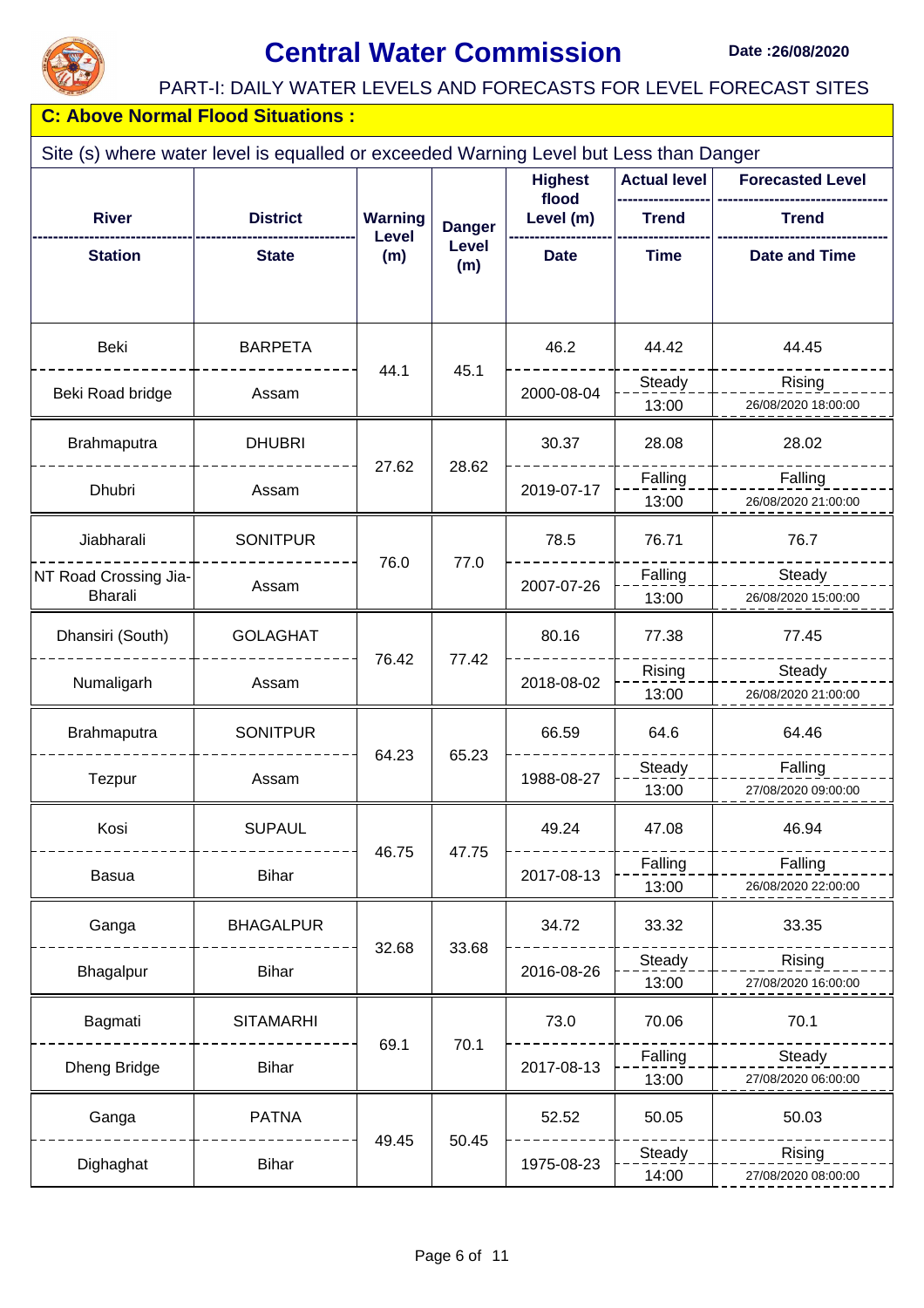|                     |                      |                |               | <b>Highest</b><br>flood | <b>Actual level</b> | <b>Forecasted Level</b> |
|---------------------|----------------------|----------------|---------------|-------------------------|---------------------|-------------------------|
| <b>River</b>        | <b>District</b>      | <b>Warning</b> | <b>Danger</b> | Level (m)               | <b>Trend</b>        | <b>Trend</b>            |
| <b>Station</b>      | <b>State</b>         | Level<br>(m)   | Level<br>(m)  | <b>Date</b>             | <b>Time</b>         | <b>Date and Time</b>    |
| Kamla               | <b>MADHUBANI</b>     | 66.75          | 67.75         | 71.35                   | 67.5                | 67.5                    |
| Jainagar            | <b>Bihar</b>         |                |               |                         | Steady              | Steady                  |
|                     |                      |                |               |                         | 13:00               | 26/08/2020 16:00:00     |
| Sone                | <b>PATNA</b>         | 51.0           | 52.0          | 53.79                   | 51.48               | 51.43                   |
| Maner               | <b>Bihar</b>         |                |               | 1976-09-10              | Steady              | Rising                  |
|                     |                      |                |               |                         | 12:00               | 27/08/2020 08:00:00     |
| Ganga               | <b>MUNGER</b>        | 38.33          |               | 40.99                   | 38.53               | 38.6                    |
| Munger              | <b>Bihar</b>         |                | 39.33         | 1976-09-19              | Steady              | Rising                  |
|                     |                      |                |               |                         | 12:00               | 27/08/2020 08:00:00     |
| <b>Burhi Gandak</b> | <b>SAMASTIPUR</b>    |                |               | 49.38                   | 45.22               | 44.93                   |
|                     | <b>Bihar</b>         | 45.02          | 46.02         | 1987-08-15              | Falling             | Falling                 |
| Samastipur          |                      |                |               |                         | 13:00               | 27/08/2020 02:00:00     |
| Ganga               | <b>KANPUR DEHAT</b>  |                |               | 124.49                  | 123.13              | 123.3                   |
|                     | <b>Uttar Pradesh</b> | 123.0          | 124.0         | 2010-09-28              | Steady              | Rising                  |
| Ankinghat           |                      |                |               |                         | 13:00               | 27/08/2020 08:00:00     |
| Ghagra              | <b>BARABANKI</b>     |                |               | 107.616                 | 105.986             | 105.87                  |
|                     | <b>Uttar Pradesh</b> | 105.07         | 106.07        | 2014-08-18              | Steady              | Falling                 |
| Elginbridge         |                      |                |               |                         | 13:00               | 27/08/2020 08:00:00     |
| Ganga               | <b>FARRUKHABAD</b>   |                |               | 138.14                  | 137.54              | 137.5                   |
|                     | <b>Uttar Pradesh</b> | 136.6          | 137.6         | 2010-09-26              | Rising              | Falling                 |
| Fatehgarh           |                      |                |               |                         | 14:00               | 27/08/2020 08:00:00     |
| Ganga               | <b>GHAZIABAD</b>     |                |               | 199.9                   | 198.48              | 198.4                   |
| Garhmukteshwar      | Uttar Pradesh        | 198.33         | 199.33        | 2010-09-23              | Steady              | Falling                 |
|                     |                      |                |               |                         | 13:00               | 27/08/2020 08:00:00     |
| Ramganga            | MORADABAD            |                |               | 192.88                  | 190.27              | 190.18                  |
| Moradabad           | Uttar Pradesh        | 189.6          | 190.6         | 2010-09-21              | Falling             | Falling                 |
|                     |                      |                |               |                         | 13:00               | 26/08/2020 20:00:00     |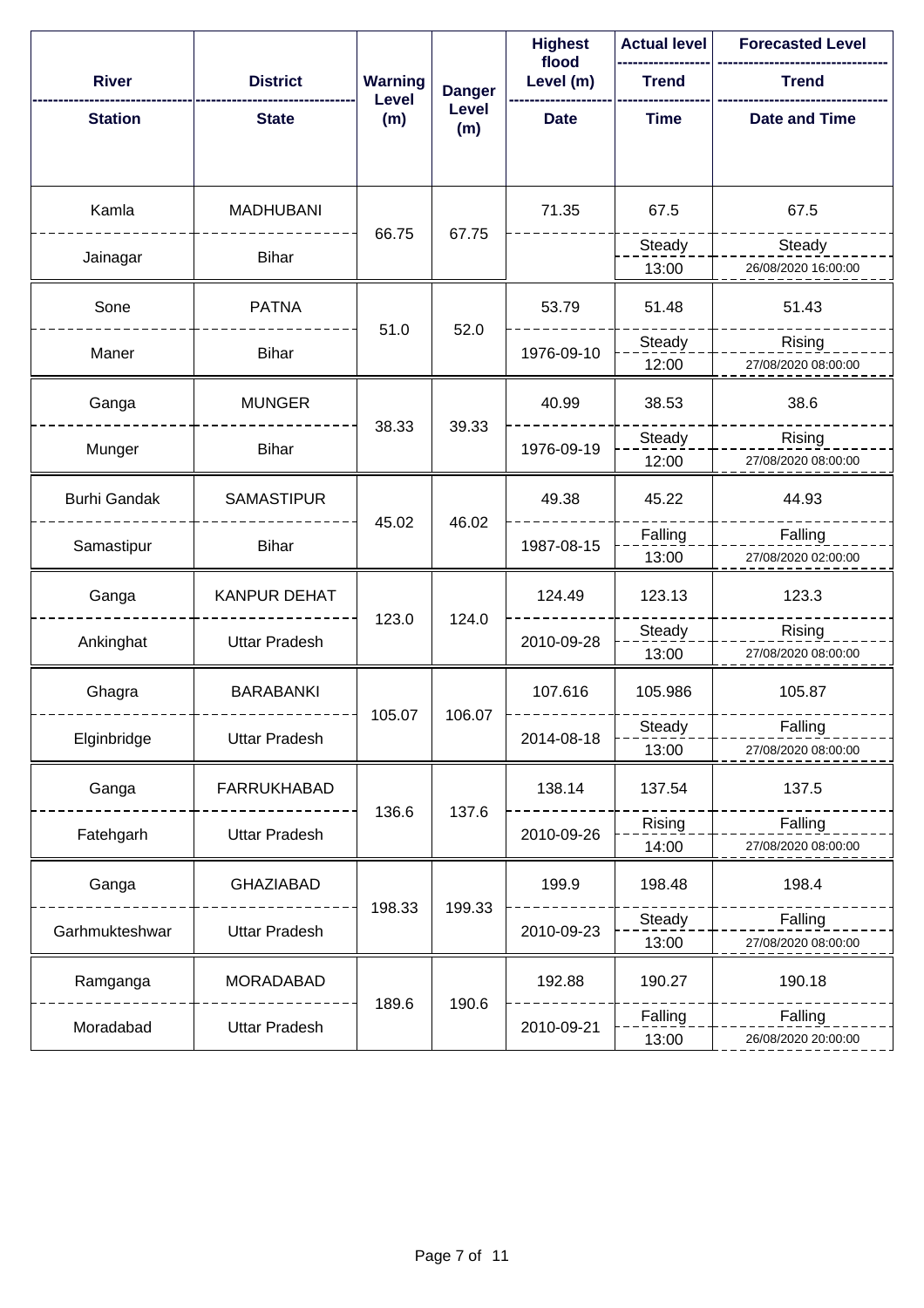

#### PART-II: DAILY WATER LEVELS AND INFLOW FORECASTS FOR INFLOW FORECASTING SITES (RESERVOIRS)

#### **2A: Reservoirs / Barrage Inflow Forecast:**

#### Reservoir/Barrage receiving Inflow more than the Threshold limit

|                      |                               |                      |                |         | $MWL$ (m) |           | <b>Actual Level</b> |              |                                  | <b>Forecast</b> |                      |  |
|----------------------|-------------------------------|----------------------|----------------|---------|-----------|-----------|---------------------|--------------|----------------------------------|-----------------|----------------------|--|
| <b>Name of River</b> | <b>Flood Forecasting Site</b> | <b>District</b>      | <b>State</b>   | FRL(m)  |           | Level (m) | <b>Time</b>         | <b>Trend</b> | <b>Average Inflow</b><br>(Cumec) | <b>Trend</b>    | <b>Date and Time</b> |  |
| Krishna              | DR KLRS Pulichintala          | <b>GUNTUR</b>        | Andhra Pradesh | 53.34   |           | 53.249    | 09:00               | Rising       | 900.0                            | Steady          | 26/08/2020 18:00:00  |  |
| Godavari             | Indirasagar Project           | <b>WEST GODAVARI</b> | Andhra Pradesh |         |           | 21.947    | 08:00               | Steady       | 14000.0                          | Falling         | 26/08/2020 20:00:00  |  |
| Lower Krishna        | Prakasam Barrage              | <b>KRISHNA</b>       | Andhra Pradesh | 17.37   | 18.3      | 17.39     | 12:00               | Steady       | 1000.0                           | Rising          | 26/08/2020 18:00:00  |  |
| Pennar               | Somasila Dam                  | <b>NELLORE</b>       | Andhra Pradesh |         |           | 93.635    | 08:00               | Steady       | 710.0                            | Steady          | 27/08/2020 06:00:00  |  |
| Krishna              | Srisailam Reservoir           | <b>KURNOOL</b>       | Andhra Pradesh | 269.75  | 269.75    | 269.748   | 12:00               | Steady       | 5600.0                           | Rising          | 26/08/2020 18:00:00  |  |
| Tungabhadra          | Sunkesula Barrage             | <b>KURNOOL</b>       | Andhra Pradesh | 292.0   |           | 291.73    | 09:00               | Rising       | 1200.0                           | Rising          | 26/08/2020 18:00:00  |  |
| Tapi                 | Ukai Reservoir                | Surat                | Gujarat        | 105.156 | 105.539   | 101.876   | 12:00               | Rising       | 2083.0                           | Steady          | 26/08/2020 16:00:00  |  |
| Dulang               | <b>Galudih Barrage</b>        | <b>PASHCHIMI</b>     | Jharkhand      | 94.5    | 101.25    | 92.0      | 08:00               | Steady       | 1600.0                           | Rising          | 26/08/2020 20:00:00  |  |
| Barakar              | <b>Maithon Reservoir</b>      | <b>DHANBAD</b>       | Jharkhand      | 150.88  | 151.79    | 145.97    | 12:00               | Steady       | 231.0                            | Rising          | 27/08/2020 06:00:00  |  |
| Damodar              | Panchet Dam                   | <b>DHANBAD</b>       | Jharkhand      | 132.59  | 132.59    | 125.64    | 12:00               | Steady       | 498.0                            | Rising          | 27/08/2020 06:00:00  |  |
| Damodar              | <b>Tenughat Reservoir</b>     | <b>BOKARO</b>        | Jharkhand      | 268.834 | 268.83    | 258.41    | 12:00               | Steady       | 174.0                            | Falling         | 27/08/2020 06:00:00  |  |
| Krishna              | Almatti Reservoir             | <b>Bijapur</b>       | Karnataka      | 519.6   | 519.6     | 519.45    | 12:00               | Falling      | 3500.0                           | Falling         | 27/08/2020 08:00:00  |  |
| <b>Bhadra</b>        | <b>Bhadra Reservoir</b>       | Chikmagalur          | Karnataka      | 657.75  | 657.75    | 656.786   | 08:00               | Rising       | 130.0                            | Steady          | 27/08/2020 12:00:00  |  |
| Hemavathi            | <b>Hemavathy Reservoir</b>    | Hassan               | Karnataka      | 890.63  |           | 890.473   | 08:00               | Steady       | 125.0                            | Steady          | 27/08/2020 12:00:00  |  |
| Ghatprabha           | <b>Hidkal Reservoir</b>       | Belgaum              | Karnataka      | 662.94  | 662.94    | 662.757   | 08:00               | Rising       | 200.0                            | Steady          | 27/08/2020 12:00:00  |  |
| Krishna              | Hipparagi Barrage             | Bijapur              | Karnataka      | 531.4   | 531.4     | 522.4     | 08:00               | Falling      | 2650.0                           | Falling         | 27/08/2020 08:00:00  |  |